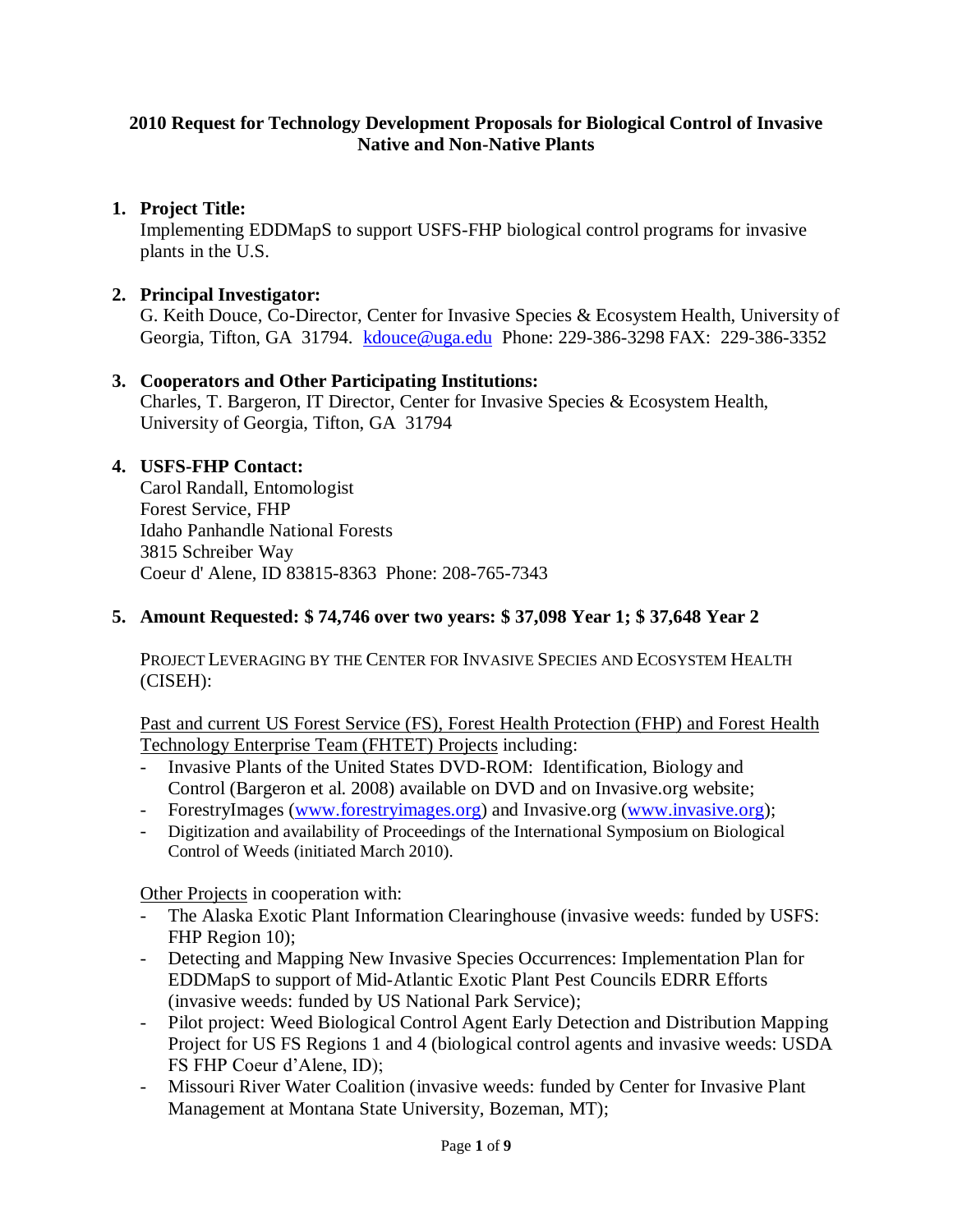The Florida Invasive Species Partnership (FISP) supporting 15 Florida Cooperative Invasive Species Management Areas (FL-CISMAs) including The Everglades Cooperative Invasive Species Management Area (all taxa: funded by US Fish and Wildlife Service and the National Park Service);

# **4. Project Goals and Supporting Objectives**

Work with FHP to:

- A. identify modifications to EDDMapS [Early Detection and Distribution Mapping System. (Bargeron and Moorhead 2007)] needed to carryout items identified;
- B. make modifications and implement EDDMapS Biocontrol;
- C. introduce and familiarize selected cooperators with EDDMapS Biocontrol as a webaccessible reporting and display/mapping system for used with distributions of invasive plants and their natural enemies;
- D. aggregate appropriate subsets and portions of existing GIS and other database information on invasive plants and biological control projects into EDDMapS;
- E. serve EDDMapS Biocontrol to support selected invasive plant biological control projects;
- F. develop output routines/data exchange mechanisms to enable export of information from EDDMapS to other projects and datasystems; and
- H. serve EDDMapS Biocontrol for duration of project.

# **5. Project Justification/Urgency**

The 2008-2012 National Invasive Species Management Plan identifies early detection and rapid response (EDRR) as a critical second defense against the establishment of invasive populations. Most land managers and researchers probably have a good general idea of which invasive species occur on the lands they work on, this data is not currently organized in a central database, is often not displayed on easy-to-access-and-use maps, and not available on the Internet where others can access the information.

The need to develop biological control technology to manage widespread invasive plant infestations as a central feature in Integrated Pest Management efforts has been identified in The US Forest Service National Strategy and Implementation Plan for Invasive Species Management. FHP and The Biological Control of Invasive Plants Technical Working Group (BCIP-WG) have stated that biological control is a proven target-specific strategy that has been used extensively to manage invasive plants. It is widely believed that biological control show considerable promise as a viable long-term approach to control and management of invasive plants, especially in public-owned forested, rangeland and natural areas.

However, there is a critical need to report, consolidate, cross-link, display, visualize and share infestation and survey population data on populations of invasive weed populations that have been subjected to released and managed populations of possible biological control agents. It is critical that this information be consolidated, expanded, maintained and available to users, cooperators and other public and private-sector agencies and individuals through an easy to use and access data system.

This proposal offers to implement the existing EDDMapS that was designed and implemented in 2005 by The University of Georgia's Center for Invasive Species and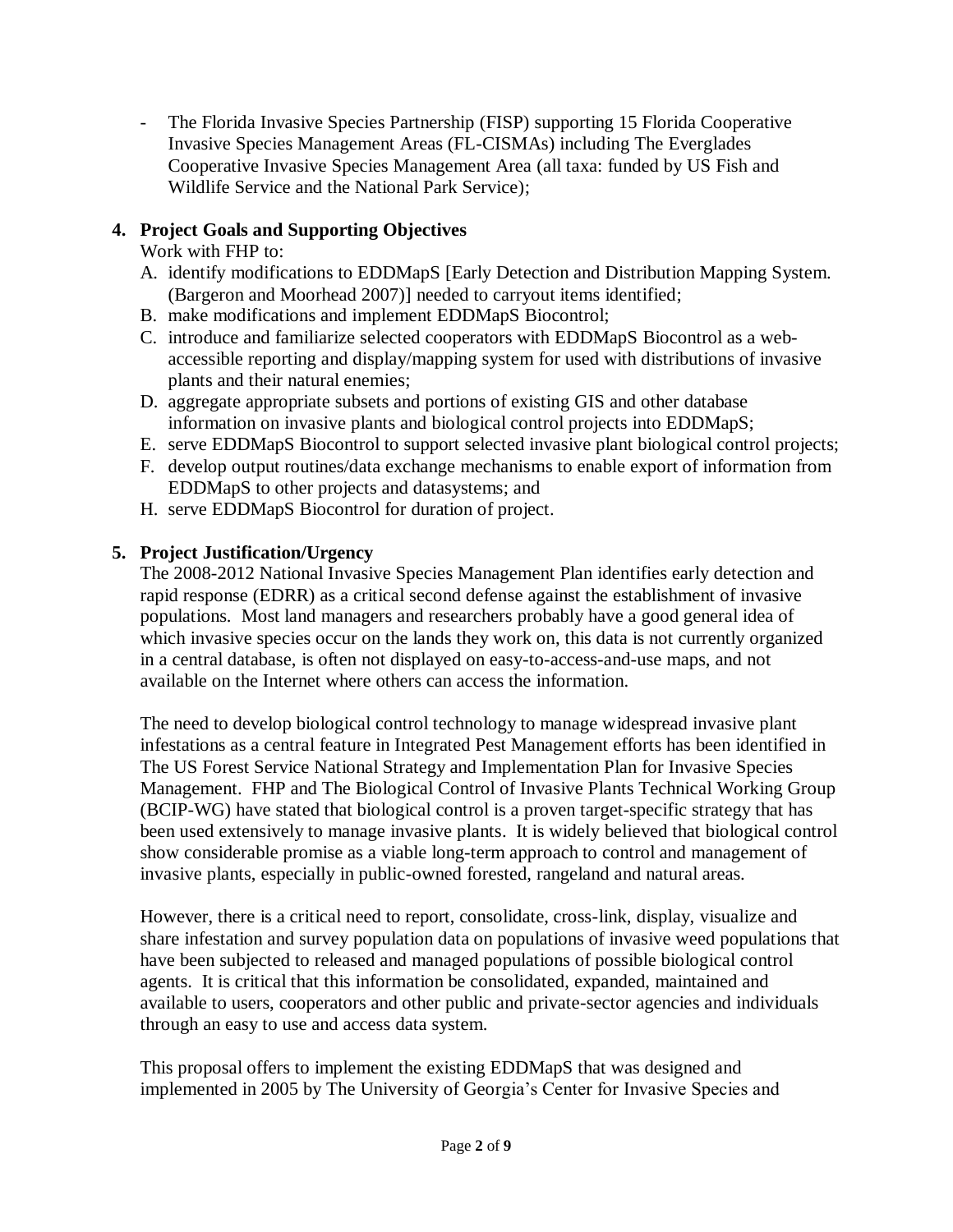Ecosystem Health to enable Southeast Exotic Pest Plant Council volunteers (see: [www.se](http://www.se-eppc.org/)[eppc.org\)](http://www.se-eppc.org/) to assist FHP in carrying out this critical data consolidation and display need. EDDMapS allows cooperators to directly enter and report information on invasive weed species and biological control agents associated with those infestations as well as enables aggregation of data from and exporting of data to other.

EDDMapS provides a convenient solution for the storage, display and sharing of distribution data on known and newly introduced invasive species and finds/reports for biological control agents associated with those invasive weed populations from and with other GIS systems and databases.

# **6. Approach**

EDDMapS is a user-friendly web-based application that combines Google Maps and interactive Flash county-level species introductions to document distribution over time for selected invasive and biological control species. It is also fully integrated into the existing Bugwood Image Database system (which includes ForestryImages and Invasive.org: Bargeron et al. 2006, and [http://images.bugwood.org\)](http://images.bugwood.org/). The system allows users to obtain visual map displays for species of concern and enables viewing of reported finds from the site to the national level, obtain the exact location and extent of the infestation, and access images for the species. EDDMapS is not intended to duplicate or replace any other well established system. EDDMapS is being used by over 1,200 users who have entered data for 1,700 species of concern (including biological control agents) across the U.S. (see [www.EDDMapS.org\)](http://www.eddmaps.org/).

CISEH is built upon the premise of utilizing partnerships and information technology to advance invasive species, forestry and agricultural education, and is comprised of experts in database management, website design, GIS, invasive species biology, forestry, agricultural systems and natural areas management. CISEH personnel have the experience and flexibility needed to manage a project that encompasses multiple states and includes large amounts of data. CISEH maintains and serves the Bugwood Image Database System that provides access to over 116,000 quality images that are available for educational applications at no cost. Having EDDMapS associated with CISEH ensures long term sustainability of the collected distribution information.

CISEH will partner with FHP to implement EDDMapS for use in reporting and mapping occurrences of selected invasive weed populations and for the release and tracking of biological control species released to control selected invasive weed populations. CISEH personnel will coordinate with FHP cooperators to identify existing datasets for aggregation into EDDMapS such as the USDA Forest Service FACTS database and treatment data, and from other appropriate and approved federal and/or state database and GIS systems.

After CISEH modifies and creates the EDDMapS technology for the biological control of invasive weed projects, they will provide on-line information for users to enter data, submit images, and other information. They will likely be some need for limited train-the-trainer workshops for participating personnel and cooperators.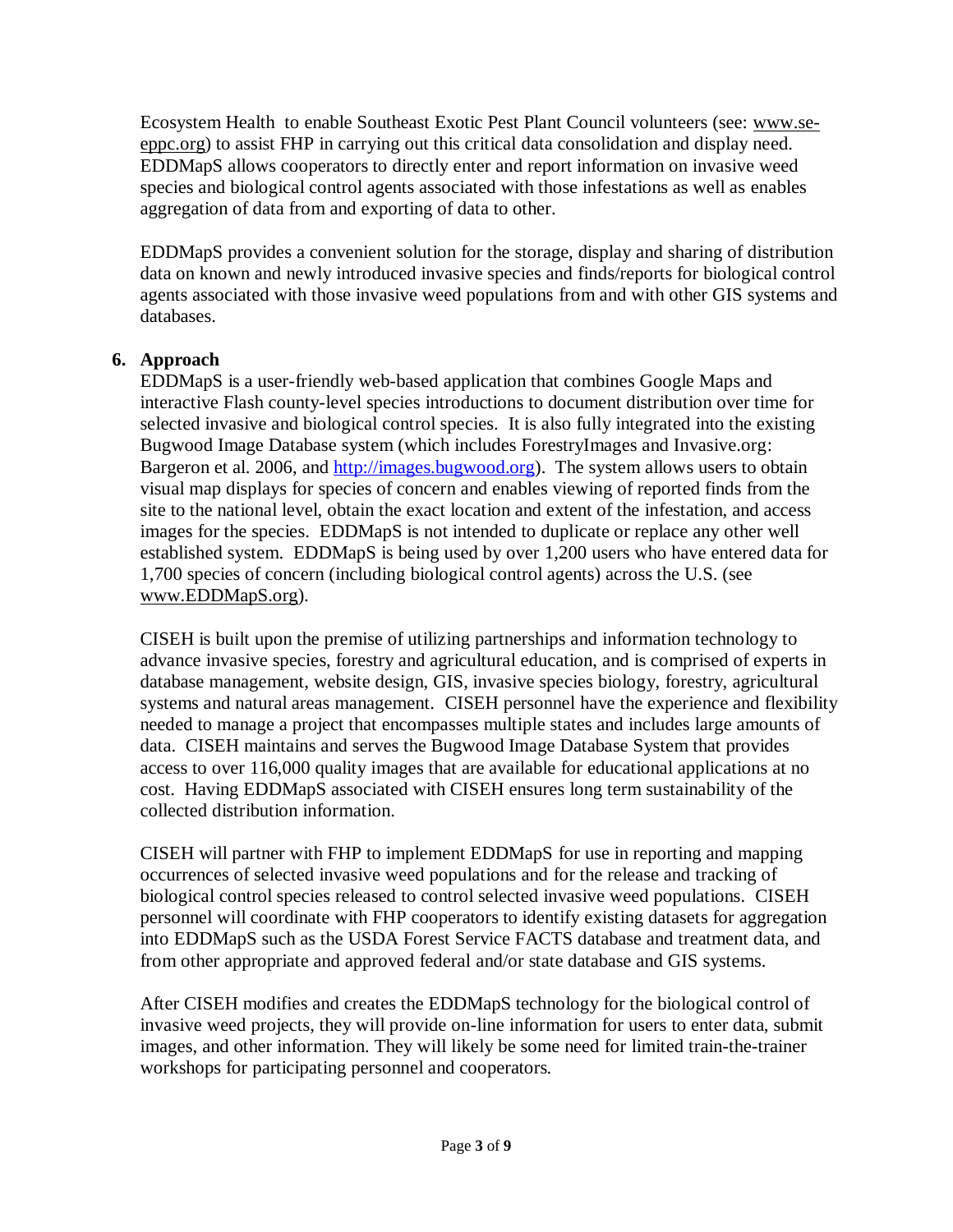Ms. Marijka Haverhals at The University of Idaho, College of Agricultural and Life Sciences will provide coordination and will serve as the within Idaho and surrounding-area local contact for this project.

Cooperators can contribute to this database via an easy-to-use, straightforward online report form. The form provides space to document descriptive information about the infestation and/or the survey findings for the biological control agents, such as the size of the area infested or in which the biological control agents are found, canopy cover, and location information.

EDDMapS allows users to upload photographs with data forms to increase the validity of data and helps insure accuracy of the identifications. FHP personnel and cooperators will, along with CISEH personnel, oversee and validate the accuracy of incoming reports.

Currently, based upon discussions with current biological control project cooperators, we anticipate that point data will be collected and reported only for invasive plant species on public lands and not for biological control agents at all. If point data is to be entered for species found on private lands, each user will be responsible for obtaining permission from the land owner prior to entering the data.

As planned, EDDMapS Biocontrol will make only a general area map and county-level data available along with the remaining descriptive information for biological control agents. EDDMapS has the ability and could be adapted to enter and report point data for biological control agents with password protected access should FHP leadership desire to do so.

EDDMapS uses the North American Weed Management Association (NAWMA) mapping standards (NAWMA 2002), which means that existing data can be easily incorporated into the database and new data is easily shared with other projects. Most invasive species management projects store their data in a format that complies with these standards to facilitate data compilation and sharing. It may be necessary for CISEH to develop, in concert with FHP cooperators, an ancillary data format for use with the biological control agents being monitored.

Viewing the data online is easy and intuitive in EDDMapS. Distribution data is graphically displayed on county-level maps or as point-data when appropriate. The project uses a Flashbased mapping server for county-level maps that users can access that is fast loading and easy to use. Google Maps web services are incorporated to allow users to overlay the point data with road maps, satellite images, and topographic maps.

# **7. Expected Products and Outcomes**

The goal of this project is to incorporate information on the release and subsequent sampling results for biological control agents released as control treatments on selected populations of invasive weeds into EDDMapS. The biological control agent release and recovery points will be entered in a similar fashion to how invasive plant species data is now entered into EDDMapS and will be displayed in a similar fashion.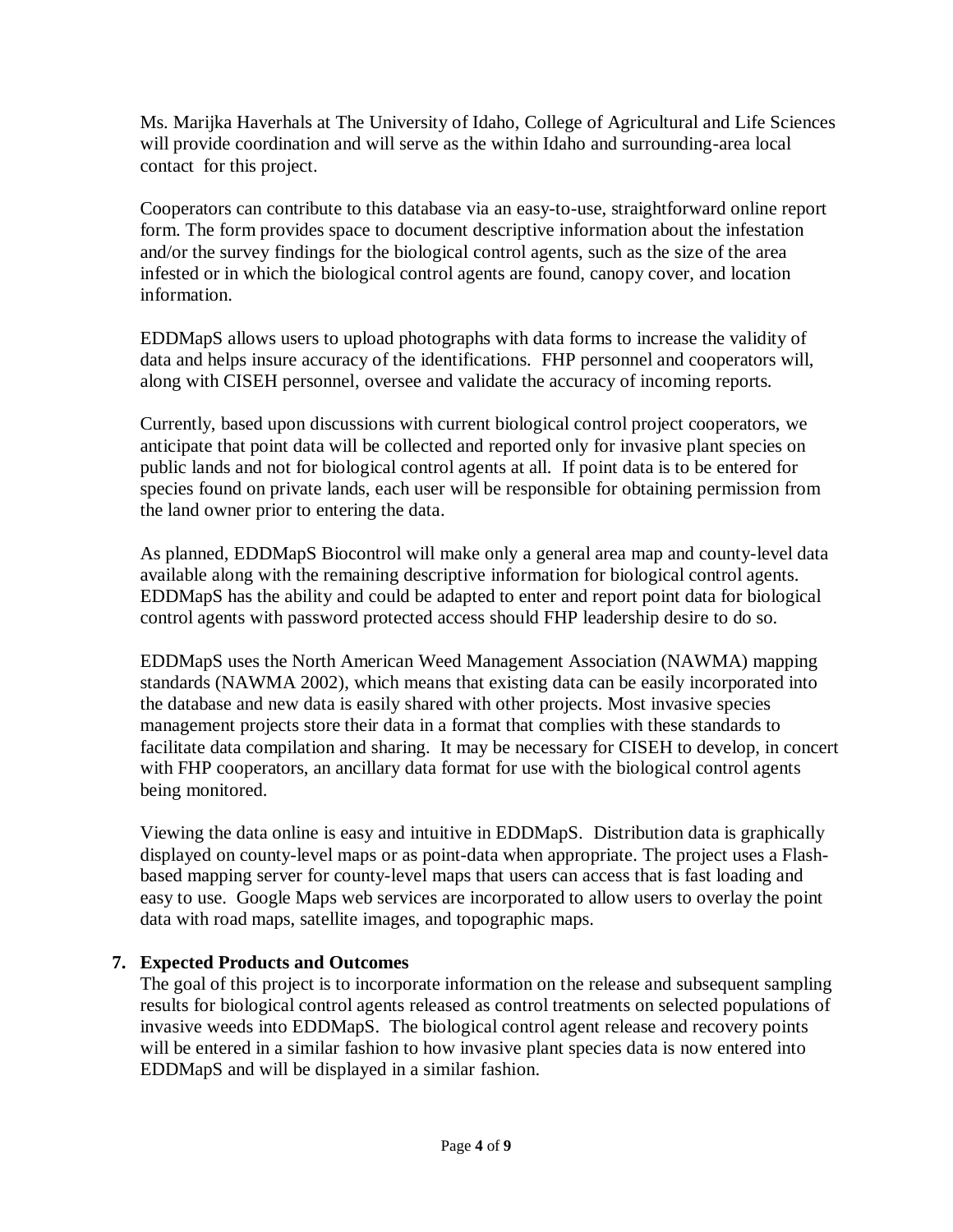- A. The EDDMapS Biocontrol web site will contain the following information for the selected sites/projects:
	- 1. County level distribution maps for invasive plants and biological control agents;
	- 2. Point distribution maps for invasive plant species (EDDMapS has the ability to handle point distribution data for biological control agents but during the pilot biological control invasive weeds project with University of Idaho cooperators it was decided not to enter and/or report point location data for the biological control agents, hence it has not been developed or implemented for the biological control agents.);
	- 3. Species Information;
	- 4. Online Reporting Form(s) for biological control agent releases.
- B. Information from EDDMapS Biocontrol will be linked to other invasive weed resources including Invasive.org, though the USFS-CISEH Invasive Plants of the United States DVD-ROM project, to USDA Plants [\(http://plants.usda.gov/\)](http://plants.usda.gov/), and to BONAP (Biota of North America Program [http://www.bonap.org/index.html\)](http://www.bonap.org/index.html).
- C. The list of the 218 U.S. invasive plant species generated in The Invasive Plants of the United States DVD-ROM project will be the weed species focused on by CISEH to collate information about the known distribution of those species and the cadre of biological control agents associated with those weed species as part of this project. Although this is not an official list of "invasive" plants throughout the United States, it includes Federal Noxious Weeds as well as those listed by state regulatory agencies, pest plant councils, and other organizations.
- D. At the end of the first year of the project, FHP cooperators and CISEH personnel will evaluate how well the project worked, shortcomings of the EDDMapS system, as well as evaluate other aspects of the project that may be limiting the project outcomes. Results of this review will be used to guide how to carry out the 2012 project.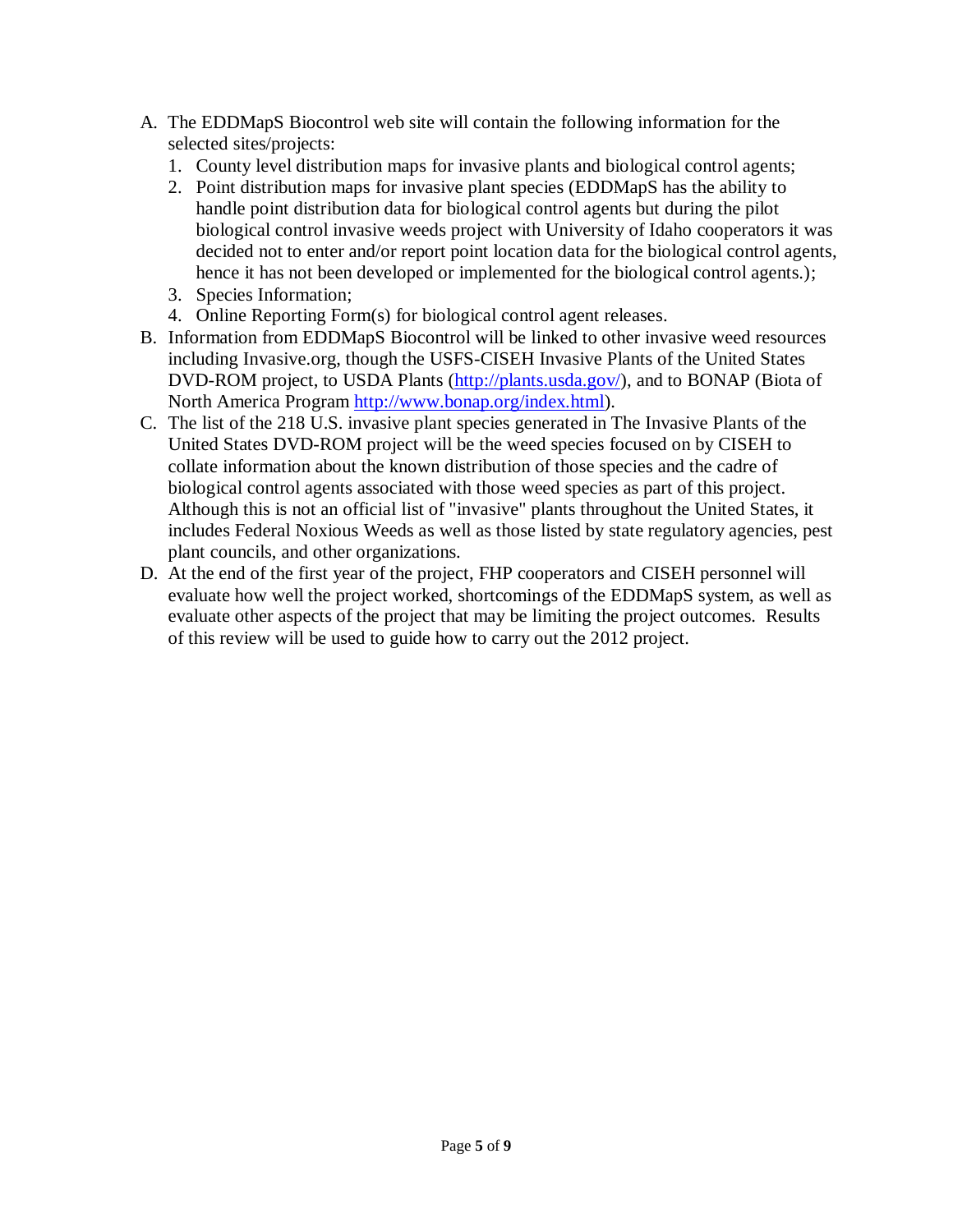## **Additional Items: 1. Vitae**

**G. Keith Douce,** Ph.D. Entomology

Department of Entomology, College of Agricultural and Environmental Sciences, P.O. Box 748, 4601 Research Way, Tifton, GA 31794

Phone: 229-386-3298 FAX: 229-386-3352 Email: kdouce@uga.edu

2008 – present: Co-Director, Center for Invasive Species & Ecosystem Health [www.bugwood.org/center/](http://www.bugwood.org/center/) and Professor of Entomology (Hire-back Retired)

Co-Director and Founder, Center for Invasive Species & Ecosystem Health (CISEH) [www.bugwood.org/center/](http://www.bugwood.org/center/) and The Bugwood Network [\(www.Bugwood.org\)](http://www.bugwood.org/).

- -- Oversees the development of The Center for Invasive Species & Ecosystem Health biological, educational and information system programs. Special emphasis areas are entomology, IPM and regulatory programs related to species not-native to the US that could become invasive in US forested, agricultural and natural areas.
- -- Bugwood web information systems received 189 million hits and we accessed by 8.5 million unique users. CISEH currently operates and is responsible for 33 informational and educational web sites including 4 image systems. The four Bugwood Network image systems make more than 116,000 high quality photographs on more than 12,700 subjects taken by 1,600 photographers from 80 countries that can be downloaded and used at no-cost for educational uses worldwide.

# **Honors and awards:**

- 2009. Award of Excellence: Senior Scientist- Extension. University of Georgia Tifton Campus. May.
- 2008. Awarded Honorary University Professor, University of West Hungary, Sopron, Hungary
- 2006. Distinguished Achievement Award in Extension, Southeastern Branch Entomological Society of America.
- 2005. A.D. Hopkins Award for Outstanding Service to Southern (U.S.) Forest Entomology. Awarded by The Southern Forest Insect Work Conference. (www.sfiwc.org)

# **Technical and other publications**

A. Technical papers.

- 1. Douce, G.K., F. Lakatos, D.J. Moorhead, C.T. Bargeron and J. LaForest. 2008. European Collaborations of The Center for Invasive Species & Ecosystem Health. Proceedings IUFRO 7.03.10 "Methodology of Forest Insect and Disease Survey in Central Europe" Conference. Štrbské Pleso, Slovakia. Sept. 2008. In Press.
- 2. Bargeron, C.T., G.K. Douce, D.J. Moorhead, C.W. Evans and R.C. Reardon. 2006. Forestry Images www.forestryimages.org: Development, methodology and technology 1995-2005. USDA Forest Service, FHTET-2005-14. 141 p.
- B. Other Publications:
	- 1. Bargeron, C.T., C.W. Evans, D.J. Moorhead, G.K. Douce & R.C. Reardon. 2008. Invasive plants of the United States DVD-ROM: Identification, biology & control. USDA-FS, FHTET-07-03. Dec. 2007.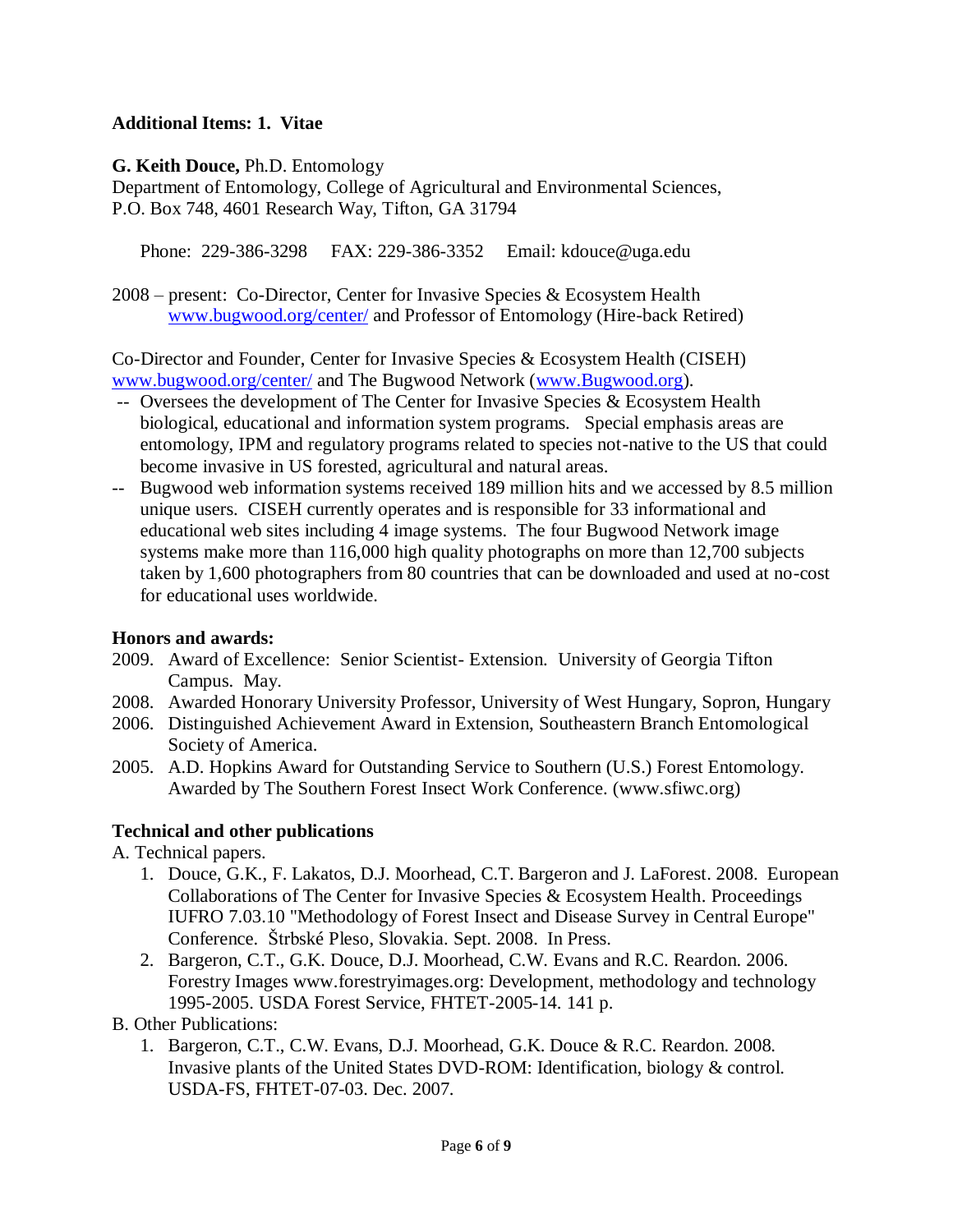#### **Biographical Sketch**

Charles T. Bargeron IV, Information Technology Director Center for Invasive Species & Ecosystem Health The University of Georgia

#### **Education:**

M.S. Computer Science, Georgia Southwestern State University, Americus, GA. B.S. Computer Science, Georgia Southern University, Statesboro, GA.

#### **Employment and Current Position:**

2008 – Present: Information Technology Director, University of Georgia, Center for Invasive Species & Ecosystem Health [www.bugwood.org/center/](http://www.bugwood.org/center/)

1999 – 2008: Technology Coordinator, University of Georgia, Bugwood Network

#### **Honors and awards:**

2009. "Genius Award" by the Mid-Atlantic Exotic Pest Plant Council 2008. Advocate of the Year, "For Extraordinary Service Furthering The Goals of The Florida Exotic Pest Plant Council" by the Florida Exotic Pest Plant Council

#### **Organizational and Leadership Activities:**

Southeast Exotic Pest Plant Council, President, 2008 – present Southeast Exotic Pest Plant Council, Early Detection and Rapid Response Committee Chair, 2006-2008

### **Selected Publications:**

- Bargeron, C.T., C.R. Minteer, C.W. Evans, D.J. Moorhead, G.K. Douce, and R.C. Reardon (Technical Coordinators). 2008. Invasive plants of the United States: Identification, Biology and Control DVD-ROM. USDA Forest Service. Forest Health Technology Enterprise Team. Morgantown, WV.FHTET-08-11. DVD-ROM.
- Bargeron, C.T., and D.J. Moorhead. 2007. EDDMapS- Early Detection and Distribution Mapping System for the Southeast Exotic Pest Plant Council. Wildland Weeds. Vol. 10(4):4-8.
- Bargeron, C.T., G.K. Douce, D.J. Moorhead, C.W. Evans and R.C. Reardon. 2006. Forestry Images www.forestryimages.org: Development, methodology and technology 1995-2005. USDA Forest Service, FHTET-2005-14. 141 p.
- Evans, C.W., D.J. Moorhead, C.T. Bargeron, and G.K. Douce. 2006. Invasive plant responses to silvicultural practices in the South. The Bugwood Network, The University of Georgia. Tifton, GA. BW-2006-03. 52 p.
- Bargeron, C.T., D.J. Moorhead, G.K. Douce, R.C. Reardon and A.E. Miller. 2003. Invasive plants of the Eastern United States: Identification and control. USDA-FS, FHTET-203- 08. CD-ROM.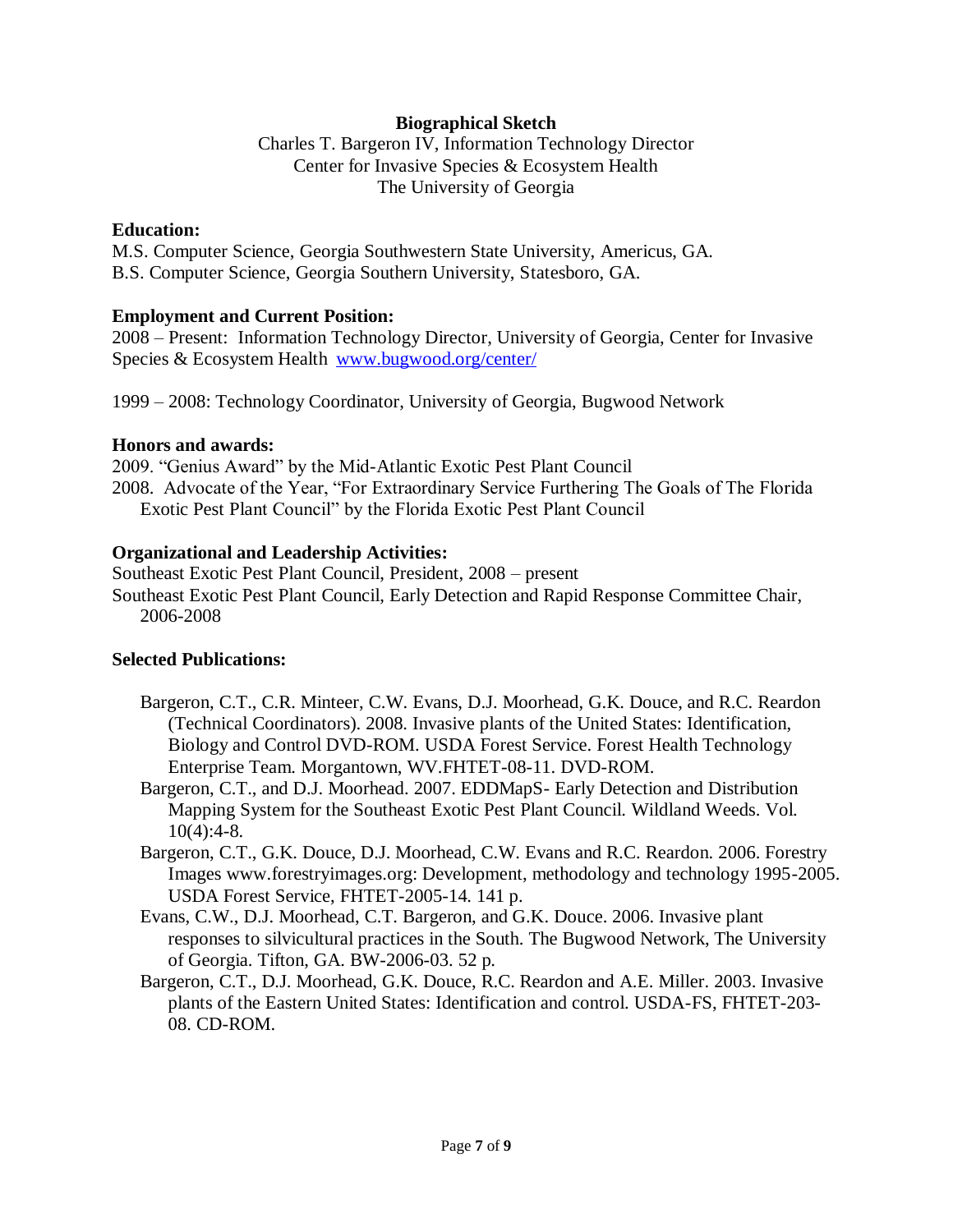|                    |                                                         |                                                                                             |                            |          | <b>FS</b><br>Funds | <b>UGA</b><br>Match |
|--------------------|---------------------------------------------------------|---------------------------------------------------------------------------------------------|----------------------------|----------|--------------------|---------------------|
| Year 1             |                                                         | \$37,098                                                                                    |                            |          |                    |                     |
| I                  | Personnel                                               |                                                                                             |                            |          |                    |                     |
|                    | A. Salaries                                             |                                                                                             |                            |          |                    |                     |
|                    | 1                                                       | PI Douce                                                                                    |                            |          | \$3,199            | \$312               |
|                    | $\overline{2}$                                          | IT Director - Bargeron                                                                      |                            |          | 5,501              |                     |
|                    | 3                                                       | <b>Invasive Plant Coordinator</b>                                                           |                            |          | 8,109              |                     |
|                    | $\overline{4}$<br>Marketing & Communications Specialist |                                                                                             |                            |          | 1,248              |                     |
|                    | 5                                                       | Temporary labor                                                                             |                            |          | 2,100              |                     |
|                    |                                                         |                                                                                             | Salary                     |          |                    |                     |
|                    |                                                         |                                                                                             | subtotal                   | \$20,157 |                    | \$312               |
|                    |                                                         | <b>B.</b> Benefits                                                                          |                            |          |                    |                     |
|                    | 1                                                       | 1.45% FICA HI A. 1.                                                                         |                            |          | 46                 | \$5                 |
|                    | 2                                                       | IT Director @ 38% A. 2.                                                                     |                            |          | 2,090              |                     |
|                    | 3                                                       | Invasive Plant Coordinator @ 54% A. 3.<br>Marketing & Communications Specialist @ 54% A. 4. |                            |          | 4,379              |                     |
|                    | $\overline{4}$                                          |                                                                                             |                            |          | 674                |                     |
|                    | 5                                                       | Temporary Labor @ 12% A. 5.                                                                 |                            |          | 252                |                     |
|                    |                                                         |                                                                                             | Benefit subtotal           | \$7,441  |                    | \$5                 |
|                    |                                                         |                                                                                             | Personnel<br>Subtotal      | \$27,598 |                    | \$317               |
| $\mathbf{I}$       | Travel                                                  |                                                                                             |                            |          | 2,000              |                     |
| $\mathop{\rm III}$ | Operating and supplies                                  |                                                                                             |                            | $\theta$ |                    |                     |
| IV                 |                                                         | Contract to University of Idaho                                                             |                            |          | 7,500              |                     |
| V                  | Computer costs                                          |                                                                                             |                            |          | $\theta$           |                     |
| VI                 |                                                         | No indirect costs allowed                                                                   |                            |          | $\boldsymbol{0}$   |                     |
|                    |                                                         |                                                                                             | <b>Year 1 Direct Costs</b> |          | \$37,098           |                     |
| VII                | Matching                                                |                                                                                             |                            |          |                    |                     |
|                    | A. University of Georgia                                |                                                                                             |                            |          |                    |                     |
|                    | i.                                                      | Salary & Benefits - UGA                                                                     |                            |          |                    | \$317               |
|                    | ii.                                                     | <b>IDC - UGA</b>                                                                            |                            |          |                    | \$82                |
|                    |                                                         | iii. Unrecovered IDC - UGA                                                                  |                            |          |                    | \$7,000             |
|                    | <b>UGA Matching Year 1</b>                              |                                                                                             |                            |          |                    | 7,399               |
|                    | D. University of Idaho                                  |                                                                                             |                            |          | \$1,875            |                     |
|                    |                                                         |                                                                                             | Total Match Year 1         |          |                    | \$9,274             |

# **Additional Items 2: Budget Total Direct Cost for two year project \$74,746**